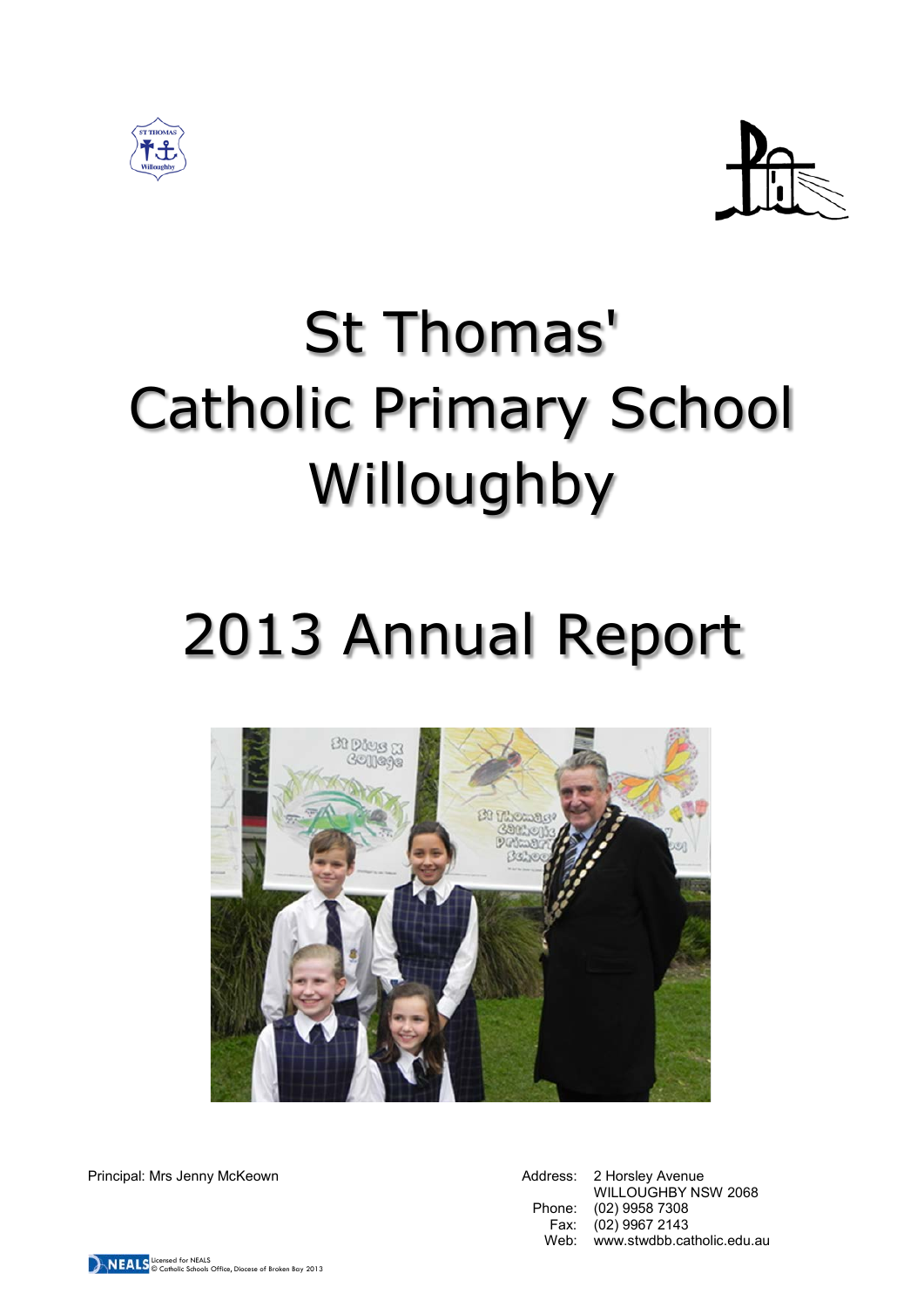

## **1. Message from Our School Community**

## **1.1 Message from the Principal**

Our purpose as a Catholic school in the St Thomas' Willoughby community is to provide an education which challenges all members of our community to reach their full potential in an environment where all feel welcomed, accepted, loved and forgiven. This is how we demonstrate God's love and share in the teaching of Jesus.

St Thomas' is well regarded in the local community providing an excellent, well balanced education for students and for its sense of community and pastoral care. This report provides an overview of activities and events during the 2013 school year which contributed to the achievement of our goals and the continued development of our Catholic school community. 2013 was a full and eventful year and we are proud of the broad range of our successes. These included excellent NAPLAN results, successful debating teams in the Australian Independent Schools Debating Association Competition, sports representation at State level, and an outstandingly successful Art and Craft Show. The introduction of iPads across the school in Term 4 has seen a significant change in the use of technology across the school.

## **1.2 Message from the Parent Body**

St Thomas Primary Parents & Friends (P&F) had another terrific year in 2013. It continued to nurture the friendly and welcoming community by way of hosting a number of functions, including the Welcome Party at the beginning of the year and the inaugural Family Fun day which was a resounding success. Mothers' Day Mass, Fathers' Day Mass and Grandparents' Day Mass were paired with breakfasts and morning teas, also hosted by the P&F.

Executive and general meetings were held each term, with a key topic and/or speaker presented at each general meeting to encourage greater attendance. In addition, the meeting times of the Winter Terms were moved to 9:00am to accommodate those parents finding it difficult to attend in the evening. Both initiatives proved popular and these will continue next year. At these meetings parents have the opportunity and are encouraged to raise any issues they may have. We are happy to report that minimal and minor issues were raised.

Once more, the annual Art and Craft Show held in October was a success, raising funds to provide resources and opportunities for enriching the learning environment of the school. The Pastoral Care committee continued its role to support parents and carers in need, with the assistance of members throughout the community. A dedicated executive member attended the Diocesan Parent Council meetings on the school's behalf and in turn provided feedback to the school that will allow the P&F to enhance its function moving forward.

*President of the Parents and Friends Committee*

## **1.3 Message from the Student Body**

As Year 6 school captains we have shown great responsibility by being role models to the younger students in our Buddy programs, raising the flag each morning and handing out awards at assemblies. During the year we participated in the St Thomas' Art and Craft Show, Crazy days for charities, surf skills, visited Canberra, built Billy carts and visited Healthy Harold in Life Education. We have enjoyed being given many leadership opportunities this year including escorting visitors around our school, leading the first Student Representative Council (SRC) and performing in our Christmas Concert at the Chatswood Concourse. An amazing year!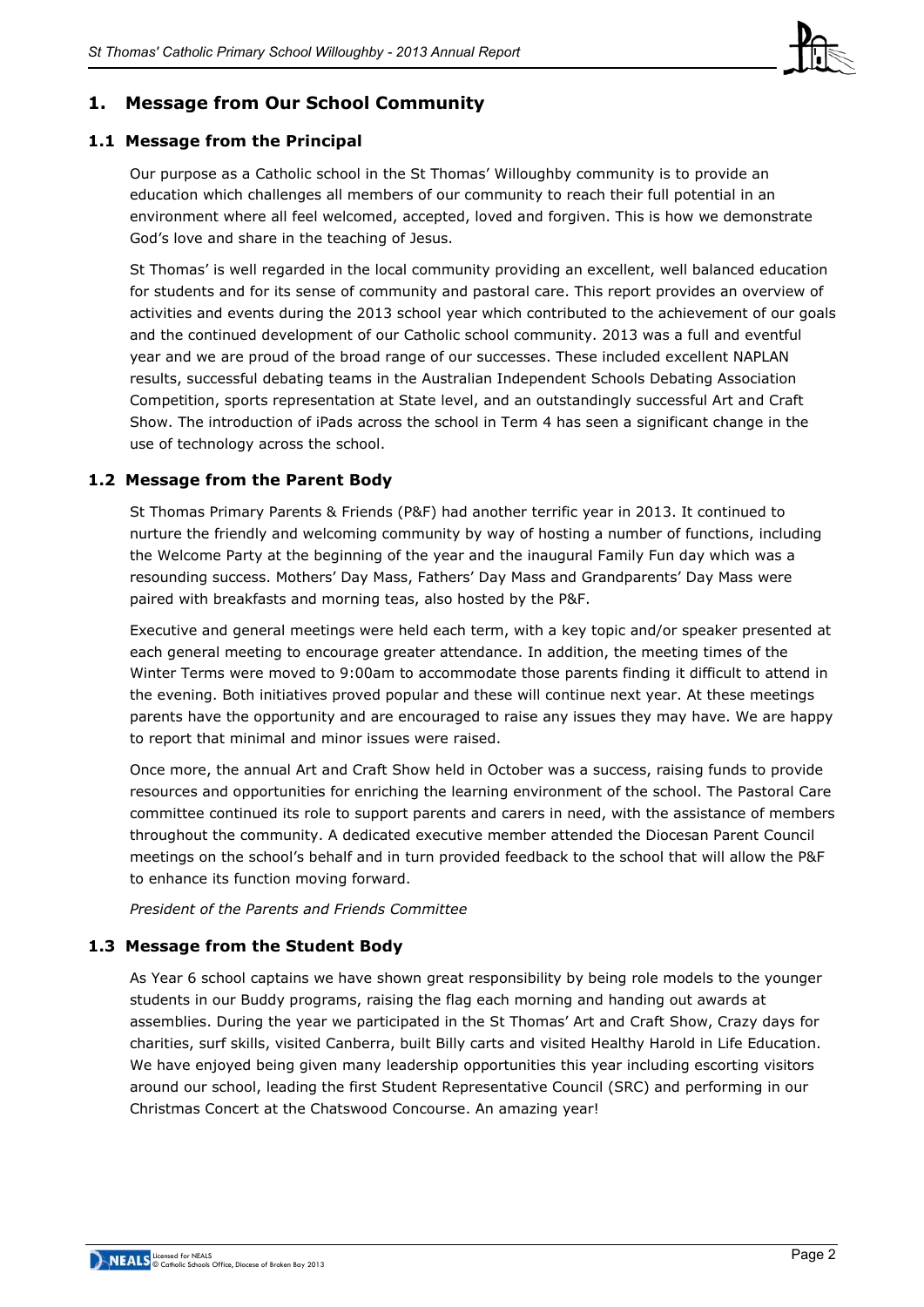

## **2. School Profile**

## **2.1 Student Profile**

The following information describes the student profile for 2013:

|     |     |     | Girls Boys LBOTE* Indigenous Total |     |
|-----|-----|-----|------------------------------------|-----|
| 160 | 166 | 51. | O                                  | 326 |

\*Language background other than English

#### **2.2 Enrolment Policy**

The Diocese of Broken Bay has established an [Enrolment Policy†](http://www.csodbb.catholic.edu.au/_uploads/rsfil/001137_cfbf.pdf) which is implemented by all systemic schools in the Diocese.

The implementation of this policy is monitored by the Catholic Schools Office.

†Copies of this policy and other policies in this report may be obtained from the Catholic Schools Office website at: <http://www.csodbb.catholic.edu.au/about/index.html> or by contacting the Catholic Schools Office.

#### **2.3 Staff Profile**

The NSW government requires that this report detail the number of teachers in each of the following categories:

- a) have teaching qualifications from a higher education institution within Australia or as recognised within the National Office of Overseas Skills Recognition (AEI-NOOSR) guidelines;
- b) have qualifications as a graduate from a higher education institution within Australia or one recognised within the AEI-NOOSR guidelines but lack formal teacher education qualifications;
- c) do not have qualifications as described in (a) or (b) but have relevant successful teaching experience or appropriate knowledge relevant to the teaching context. Such teachers must have been employed:
	- to 'teach' in NSW before 1 October 2004 (either on a permanent, casual or temporary basis), and
	- as a 'teacher' during the last five (5) years in a permanent, casual or temporary capacity.

| a  | C. | Total |
|----|----|-------|
| 21 | 0  | 71    |

Further information about the staff profile can be found in the School Facts section of the school's profile page on the *My School* website.

#### **2.4 Teacher Attendance and Retention Rates**

The average teacher attendance rate during 2013 was 96%. This figure does not include teachers on planned leave.

The teacher retention rate from 2012 to 2013 was 95%.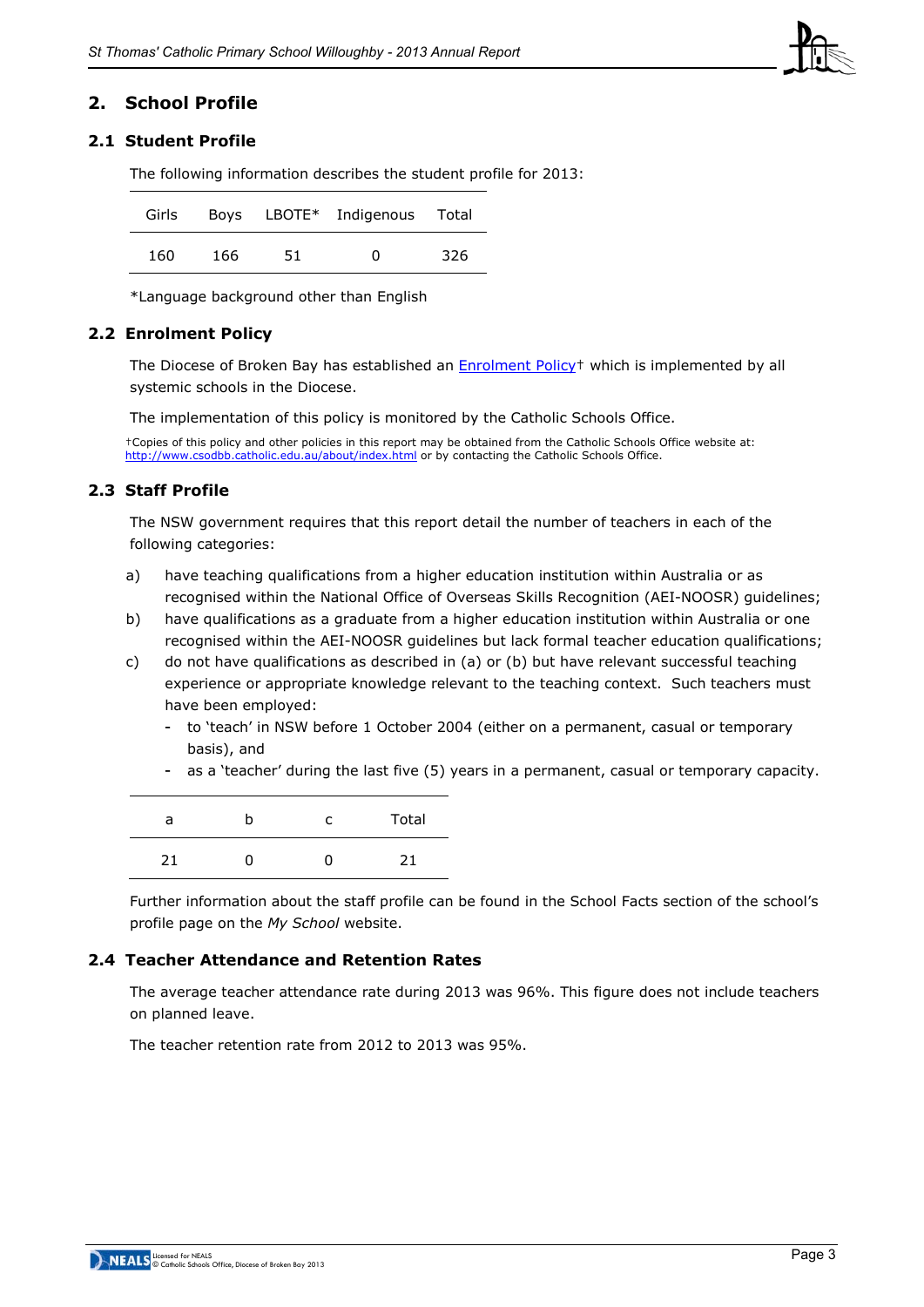

## **2.5 Teacher Satisfaction**

During Term 3 the staff were surveyed in preparation for School Review in 2014. The survey covered five key areas:

| <b>Staff Welfare</b> | Goal Congruence | Leadership<br>Support | <b>Staff Morale &amp;</b><br>Attitude | Professional<br>Learning &<br>Development |
|----------------------|-----------------|-----------------------|---------------------------------------|-------------------------------------------|
|----------------------|-----------------|-----------------------|---------------------------------------|-------------------------------------------|

In each of these areas the staff scored the school in the top category of 'very high'. The report indicated the School is in 'good' overall health from a staff perspective.

Evaluation of the School Improvement Goals for 2013 by the whole staff indicated a high level of incorporation of new learning into professional practice and an increased involvement of each staff member in the corporate life of the school.

## **2.6 Student Attendance and Retention Rates**

| Year           | Average student attendance<br>rate $(\% )$ |
|----------------|--------------------------------------------|
| K              | 98                                         |
| 1              | 97                                         |
| $\overline{2}$ | 99                                         |
| 3              | 97                                         |
| 4              | 97                                         |
| 5              | 98                                         |
| 6              | 98                                         |

The average student attendance rate for 2013 was 98%.

**Management of non-attendance:** In order for students to reach their full potential it is of paramount importance that they attend school regularly. While it is the parents' legal responsibility under the Education Act to ensure that their children attend school regularly, our staff as part of their duty of care, monitor all absences and work in partnership with parents to support and promote the regular attendance of students. In doing so the school, under the leadership of the Principal:

- provides a caring environment which fosters in students, a sense of wellbeing and belonging;
- maintains accurate records of student attendance;
- implements policies and procedures to monitor student attendance and to address nonattendance issues as and when they arise;
- communicates to parents and students, the school's expectations with regard to student attendance and the consequences of not meeting these expectations; and
- recognises and rewards excellent and improved student attendance.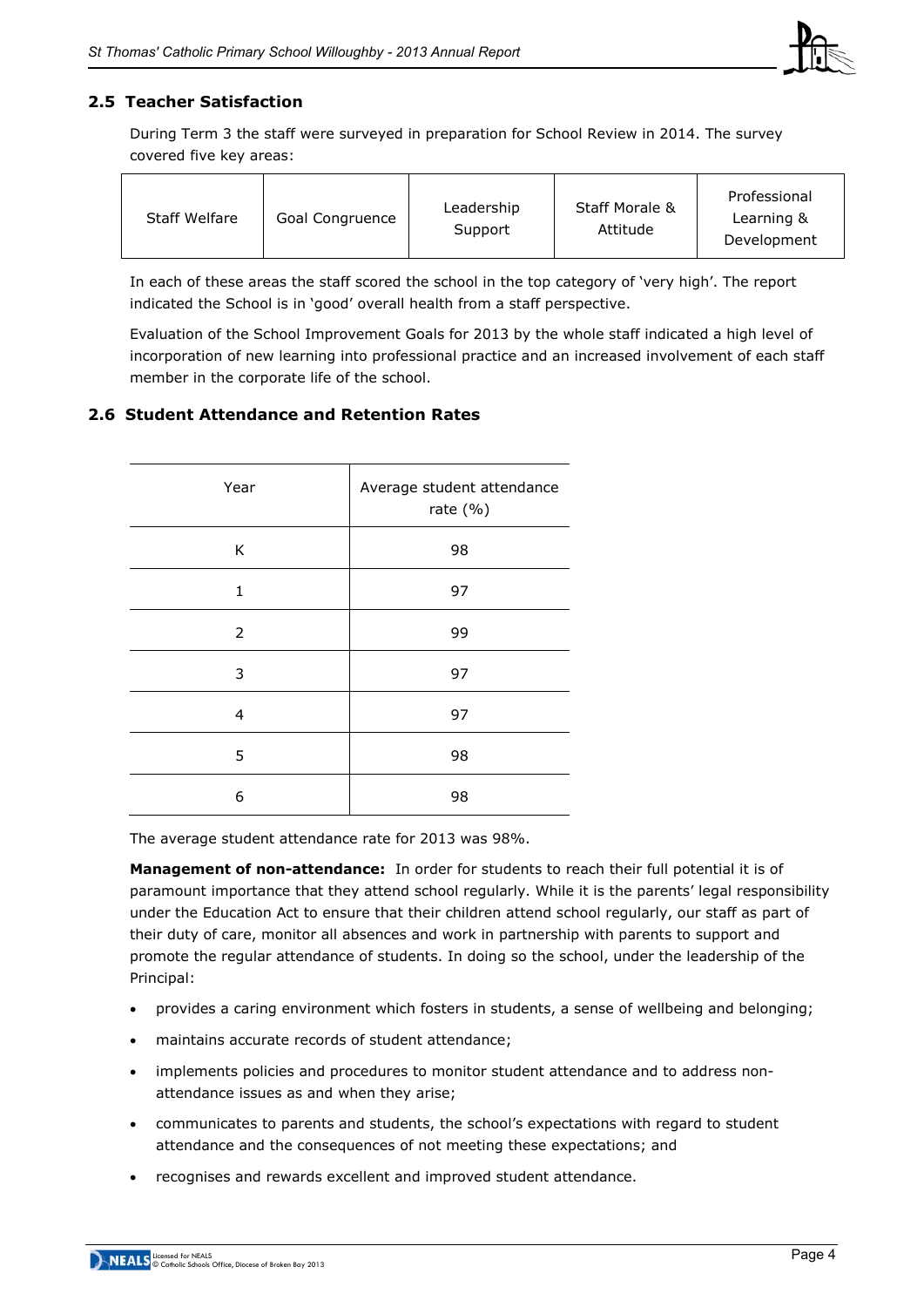

School attendance records also contain information regarding student absences including reasons for absence and documentation to substantiate reasons for absences. Teachers are required to monitor non attendance diligently on a student by student basis and to bring to the attention of the Principal immediately any unexplained absences, non attendance of a chronic nature, or reasons for non attendance that cause concern. Matters of concern are referred to the Principal, the Catholic Schools Office and the relevant Department of Education and Training officer where appropriate.

Where a student is not able to attend school for a prolonged period of time due to a medical condition or illness, the school in collaboration with parents provides resources to contribute to the student's continuum of learning where possible.

The Catholic Schools Office monitors each school's compliance with student attendance and management of non attendance on an annual basis as a minimum, as part of the system's School Review and Development processes.

## **2.7 Student Satisfaction**

The senior students in Years 5 and 6 were surveyed in Term 3 across the following areas:

| Overall<br>Satisfaction | Catholic Practices,<br>Philosophy &<br>Faith | Teaching &<br>Learning | Student Pastoral<br>Care | Affinity |
|-------------------------|----------------------------------------------|------------------------|--------------------------|----------|
|-------------------------|----------------------------------------------|------------------------|--------------------------|----------|

The students scored the school as being 'very high' in in the areas of Teaching and Learning and Student Pastoral Care and 'high' in the remaining three areas.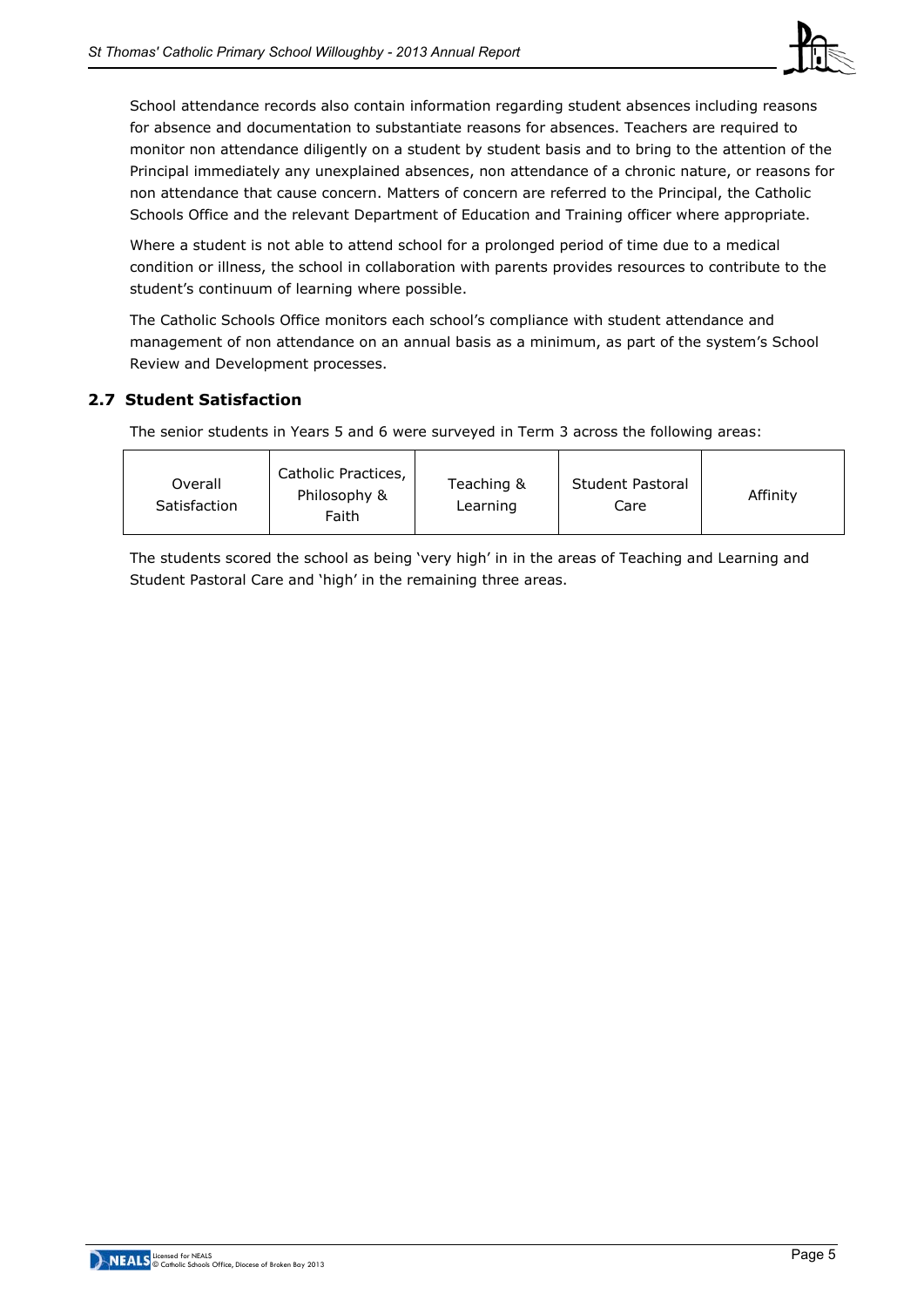

## **3. Catholic Life and Mission**

## **3.1 Catholic Heritage**

The Sisters of St Joseph from Mount Street, North Sydney were the foundational teachers at St Thomas' Catholic School. They continued their presence until 1979. The school has initiated a revival of the charism left by the Sisters.

## **3.2 Religious Life of the School**

St Thomas' holds liturgies that are rich in tradition and are enhanced by the full and active participation of the children from Kindergarten to Year 6. Throughout the year the whole school gathers to celebrate feast days and special events in the tradition of our faith, usually in a Mass or a Liturgy of the Word. Each grade has a turn to prepare one of these celebrations and to participate in a special way. The celebration of whole school Masses and class Masses throughout the year has provided an opportunity for each child to contribute meaningfully and respond to the call to Catholic discipleship. Attendance at Friday morning Mass along with the Parish community has fostered closer ties with the broader community this year. Each grade attends a Sunday Mass as a grade once a year and is actively involved in the preparation, participation and celebration of that Mass.

The Parish based Sacramental program is fully supported by the school. The school prayer is prayed each week at Monday morning assembly.

The parent community is supported through reflections each week in the school newsletter. [http://www.dbb.org.au/schools/StThomaswilloughby.](http://www.dbb.org.au/schools/StThomaswilloughby)

## **3.3 Catholic Worldview**

As a Catholic school St Thomas' seeks to strengthen a shared understanding of the central purpose of Catholic education- to build a community of disciples of Jesus. The school has maintained a commitment both within and beyond school life through involvement in the Eucharist and the traditions of the Church. Continued involvement in issues of social justice has highlighted the dignity of all and respect for human rights. A range of fundraising and educational awareness activities have supported such projects as Caritas, Project Compassion, Catholic Mission, St Vincent de Paul, Mini-Missionaries, the Greatest Shave, St Vincent de Paul Christmas hampers and Winter appeals. An outreach program with Wadeye, a remote Aboriginal community was continued. Products were sold at a special stall at the annual Arts and Crafts show. A new initiative was started with the Parish becoming involved in LETS (Letefoho East Timor Support). A teacher went with a group from the Parish to visit the area. Support in 2014 will be ongoing.

## **3.4 Professional Learning in Catholic Life and Mission**

The Diocese of Broken Bay has established an [Accreditation Policy for Staff in the Diocesan School](http://www.csodbb.catholic.edu.au/resources/pdfs/Policy-Rqs_Accrd_Tchrs_RE.pdf)  [System in respect to the Mission of the Church](http://www.csodbb.catholic.edu.au/resources/pdfs/Policy-Rqs_Accrd_Tchrs_RE.pdf) which is implemented by all systemic schools in the Diocese.

All staff attended a one day retreat at Mary MacKillop House in North Sydney. Following this, staff, parents and senior students worked to renew the school Mission Statement.

Three teachers are enrolled to complete the Graduate Certificate in Theology, while another teacher is completing the Masters in Theology (through Newcastle University).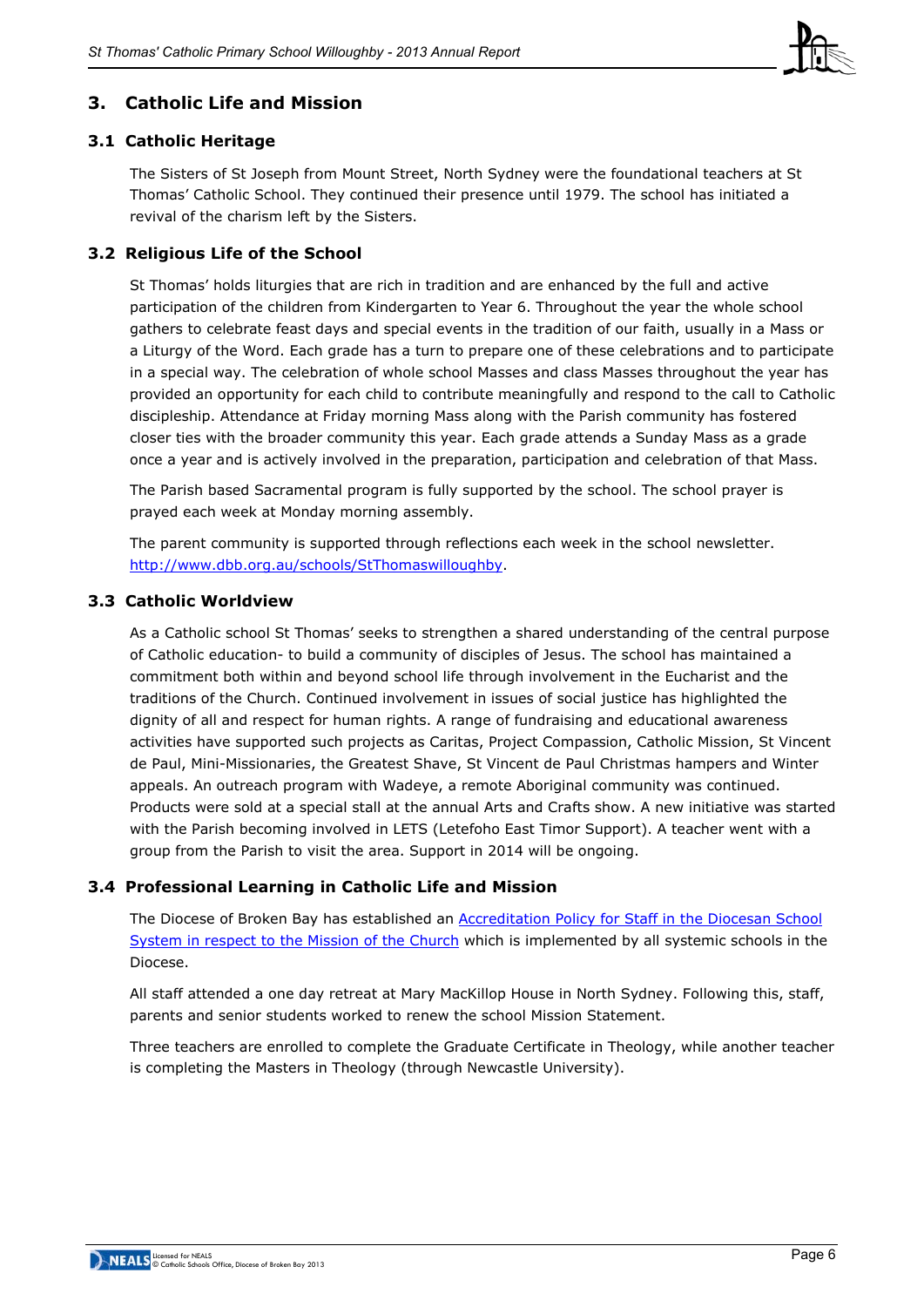#### **4. Pastoral Care**

#### **4.1 Diocesan Policies**

The Diocese of Broken Bay has established [Pastoral Care](http://www.csodbb.catholic.edu.au/_uploads/rsfil/002274_ceac.pdf) and Behaviour Management and Student [Discipline](http://www.csodbb.catholic.edu.au/_uploads/rsfil/001133_cffd.pdf) Policies including Student Welfare and Anti-Bullying, which are implemented by all schools in the Diocese.

The implementation of these policies is monitored by the Catholic Schools Office.

#### **4.2 School Implementation of Diocesan Policy**

Diocesan policies on Pastoral Care, Anti-Bullying and Anti-Harassment underpin all attention and responses to pastoral care issues at St Thomas.

In 2013 the school continued to implement the Positive Behaviour for Learning (PBL) program through teaching of procedures to students, teachers and parents via staff meetings, newsletters and the PBL committee which includes parents and staff.

#### **4.3 Pastoral Care of Families**

Both formal and informal support structures for families have been implemented where necessary throughout 2013. These have included referrals to individual counselling and group programs with a special focus (e.g. the school's Language Project [The Language of Pragmatics – small group sessions]).

Practical community help such as meal rosters, prayer circles, car pools, clothing and financial assistance has been co-ordinated by the designated Parents and Friends Pastoral Care Co-ordinator and the Principal. In some instances families were linked to other support agencies within the local community such as counsellors, paediatricians, psychologists and CatholicCare.

#### **4.4 Resolving Issues**

The Diocese of Broken Bay has established a [Complaints Handling Policy](http://www.csodbb.catholic.edu.au/_uploads/rsfil/001134_ceae.pdf) and Procedures which is implemented by all schools in the Diocese.

The implementation of this policy is monitored by the Catholic Schools Office.

#### **4.5 Work Health and Safety**

Each school is required to implement and comply with the Diocesan School System Work Health and Safety Management System (WHSMS). This system reflects the current statutory requirements for WHS and complies with the Australian Standard for WHS Management Systems. The WHSMS adopted by the CSO for Broken Bay Systemic Schools has been designed to address general health, safety and welfare matters and also to take account of specific issues that apply to school communities. The management system supports the provision of a 'safe and supportive' environment for all students as well as taking into account the health, safety and welfare of staff, visitors and contractors to the school site.

Principals, in consultation with the relevant CSO personnel, are responsible for monitoring the school's compliance with WHS legislation and for the implementation of the management system in keeping with the Catholic Schools Office's Annual WHS Plan. External WHS system audits are conducted across a sample of schools each year to validate the implementation of the management system.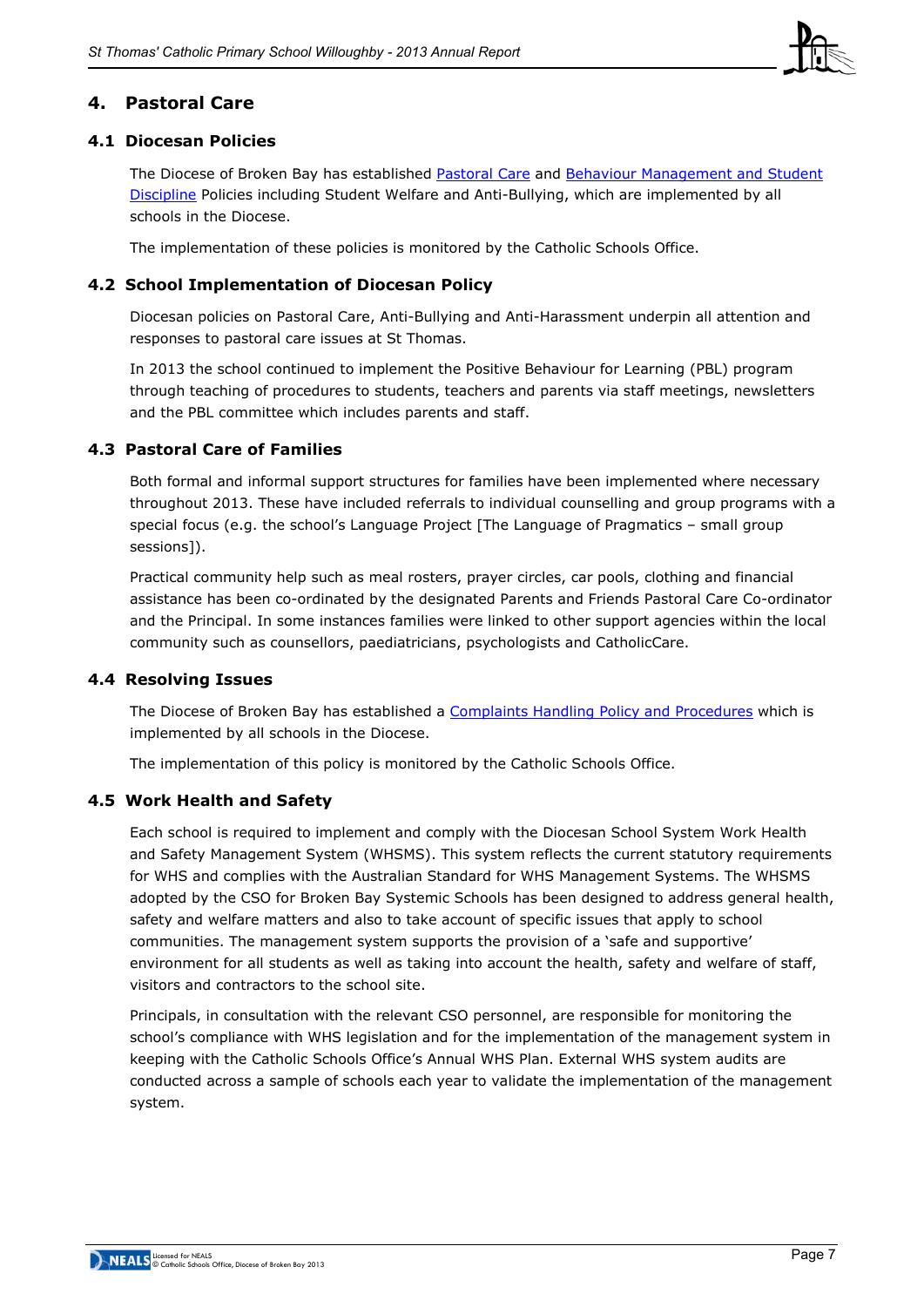

## **5. Excellence in Teaching and Learning**

## **5.1 Quality Teaching and Learning**

The curriculum at St Thomas' is underpinned by the Religious Education Curriculum which is central to student learning and is supported by a Positive Behaviour for Learning (PBL) approach to student management.

In 2013, the focus on improving teaching and learning was aligned with the Annual Goals of the St Thomas' School Improvement Plan. The focus for curriculum development was on Numeracy with the Mathematics co-ordinator, Principal and staff from the Catholic Schools Office planning and presenting professional learning which focused on identifying the needs of students using the Mathematics Assessment Interview (MAI) in the area of Number in Mathematics. The school trained two specialist teachers and two leaders to deliver the Extending Mathematical Understanding (EMU) intervention program. All children in the school were tested using the MAI, and vulnerable students in Year 1 were offered the EMU program 5 days per week for Terms 2 and 3. Guidance was also provided in programming, grouping students and sharing teaching and learning activities to assist conceptual understanding and progress to the next growth point for all students K - 6. The emphasis of our professional learning was on developing differentiated tasks with a strong emphasis on point of need teaching.

In 2013, the focus on improving teaching and learning was aligned with the Annual Goals of the St Thomas' School Improvement Plan. The focus for curriculum development was on Literacy with the Assistant Principal, Principal and staff from the Catholic Schools Office planning and presenting professional learning which focused on identifying the needs of students in Writing in Year 3. Students were assessed and grouped according to demonstrated ability for each text type taught across the four terms. Five staff were allocated to a Writing Block every Monday allowing point of need small group instruction. Two staff development days provided teachers with in-depth knowledge of the content of the new K-6 English Syllabus in the teaching of Reading and Spelling.

## **5.2 Student Achievement**

Students in Years 3 and 5 undertook tests as part of the *National Assessment Program - Literacy and Numeracy* (NAPLAN) in May this year. NAPLAN assessment results provide valuable information about student achievements in literacy and numeracy. Analysis of these results assists school planning and is used to support teaching and learning programs.

Several points should be noted:

- **In Year 3**, students placed in Band 1 are achieving below the national minimum standard. Students in Band 2 are achieving at the national minimum standard. Students in Bands  $3 - 6$ are performing at a standard deemed to be above the national minimum standard. Students in Bands 5 and 6 are "at proficiency".
- **In Year 5** students in Band 3 are achieving below the national minimum standard. Students in Band 4 are achieving at the national minimum standard. Students in Bands 5 – 8 are performing above the national minimum standard. Students in Bands 7 and 8 are "at proficiency".
- Students who were exempted from any test were deemed not to have met the national minimum standard in that test area and are not included in band distributions.
- State data for Band distributions is sourced from the School Measurement and Reporting Toolkit (SMART2), developed by NSW Department of Education and Communities. All national data and state figures for the percentage at or above national minimum are sourced from the NAPLAN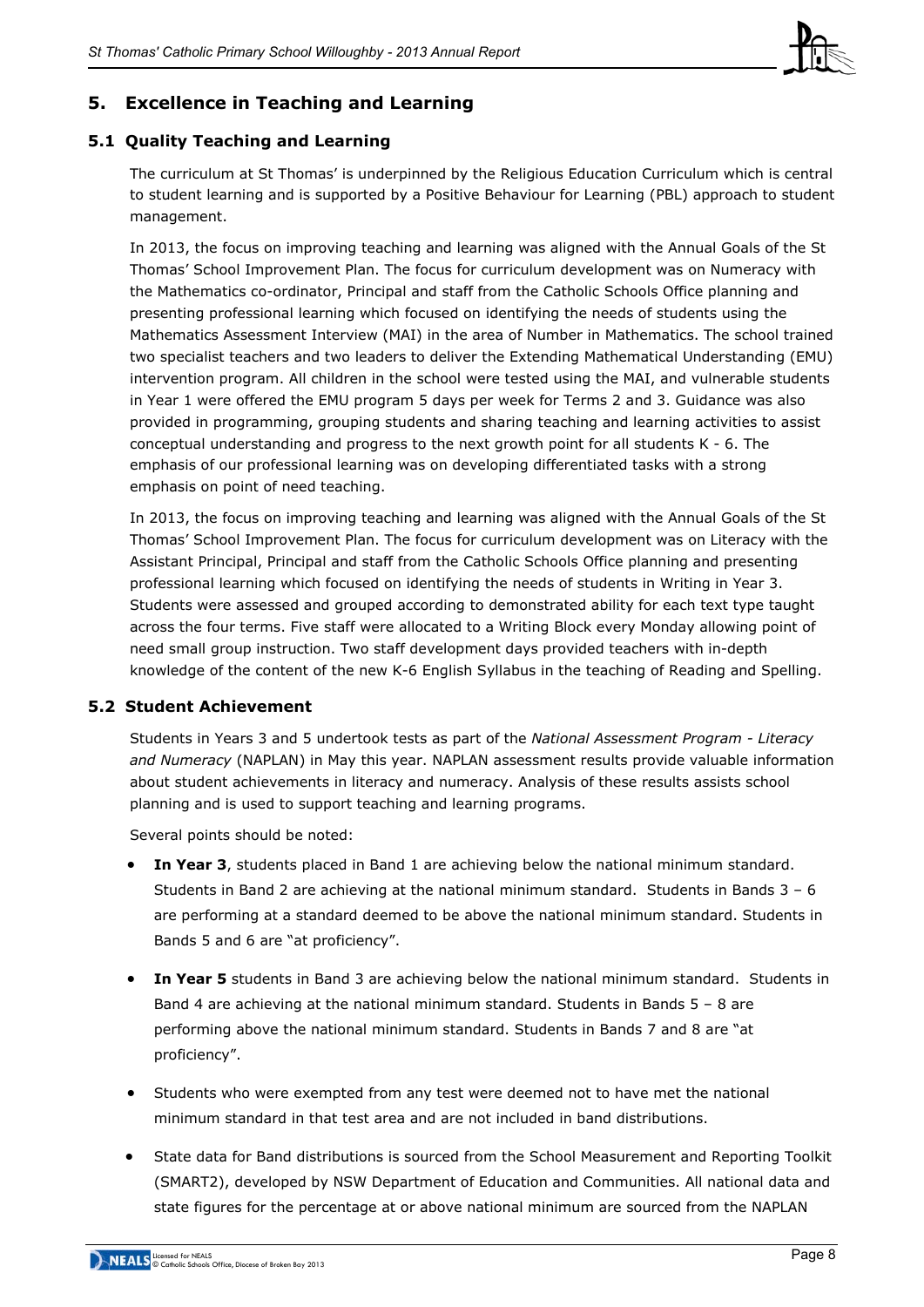

Summary Report (Preliminary Results for Achievement) published by the Australian Curriculum, Assessment and Reporting Authority (ACARA). All school data is sourced from SMART2. Because figures are rounded and exempted students are not included in Band distributions, percentages may not add up to 100.

x In the 2013 cohort, there were (**52**) students in Year 3 and (**21**) students in Year 5.

Detail on school performance is provided in the following tables. Band distributions and percentages of students achieving at or above the national minimum standard are shown separately for Years 3 and 5. Additional information can also be accessed from the *My School* website [\(http://www.myschool.edu.au/\)](http://www.myschool.edu.au/).

|                 |                 | <b>Band</b> | <b>Band</b><br>2 | <b>Band</b><br>3 | <b>Band</b><br>4 | <b>Band</b><br>5 | <b>Band</b><br>$6 (+)$ | % at or<br>above<br>national<br>minimum |
|-----------------|-----------------|-------------|------------------|------------------|------------------|------------------|------------------------|-----------------------------------------|
| Reading         | State           | 2.8         | 9.7              | 16.3             | 24.6             | 18.7             | 27.9                   | 96.3                                    |
|                 | <b>National</b> | 2.8         | 8.7              | 17.3             | 23.5             | 22.6             | 23.2                   | 95.3                                    |
|                 | School          | 0           | 3.7              | 11.1             | 11.1             | 35.2             | 38.9                   | 100                                     |
| Writing         | <b>State</b>    | 2.0         | 5.5              | 15.2             | 23.1             | 37.0             | 17.2                   | 96.1                                    |
|                 | <b>National</b> | 3.1         | 5.2              | 14.3             | 28.8             | 29.9             | 16.7                   | 95.0                                    |
|                 | School          | $\Omega$    | $\Omega$         | 1.9              | 3.7              | 44.4             | 50                     | 100                                     |
| <b>Spelling</b> | <b>State</b>    | 4.4         | 5.6              | 17.6             | 22.8             | 24.3             | 25.3                   | 95.5                                    |
|                 | <b>National</b> | 4.2         | 9.2              | 17.2             | 24.9             | 23.0             | 19.5                   | 93.9                                    |
|                 | School          | $\mathbf 0$ | 3.7              | 1.9              | 24.1             | 24.1             | 46.3                   | 100                                     |
| Gr. & Punct.    | State           | 3.2         | 7.5              | 14.2             | 20.7             | 23.7             | 30.7                   | 96.4                                    |
|                 | <b>National</b> | 2.8         | 7.2              | 14.8             | 22.3             | 24.0             | 27.1                   | 95.3                                    |
|                 | School          | $\Omega$    | $\mathbf 0$      | 3.7              | 24.1             | 18.5             | 53.7                   | 100                                     |
| <b>Numeracy</b> | State           | 2.8         | 8.3              | 21.5             | 28.7             | 24.8             | 14.0                   | 96.5                                    |
|                 | <b>National</b> | 2.3         | 9.9              | 23.9             | 30.4             | 20.6             | 11.0                   | 95.8                                    |
|                 | School          | 0           | $\mathbf 0$      | 16.7             | 35.2             | 31.5             | 16.7                   | 100                                     |

#### **Band Distributions (%) – Year 3**

100% of students in Year 3 from St Thomas' achieved above the state and national minimums in all areas of NAPLAN. These results are indicative of the high levels of skills in these areas as well as the school's focus on ongoing assessment and ensuring that teaching and learning is planned to meet the specific needs of the students. Planning to meet specific need is clearly evident in the Writing results with the students in this cohort participating in Writing groups that specifically targeted their point of need in small groups.

Consistent with past years the performance of Year 3 children at St Thomas' in Bands 5 and 6 was significantly higher than both the State and National results in Reading, Writing and Numeracy. There was a significant proportion of students attaining Bands 5 and 6 in all areas and students performance continues to be strong in comparison to state and national averages and these consistent results are to be celebrated and continue to be emulated. It is our aim to identify the needs of students in Bands 3 and 4 and continue to increase students' representation in Bands 5 and 6 in 2014 as well as building upon the knowledge and skills demonstrated by students in Bands 5 and 6 to ensure expected growth in the future.

A major professional learning focus in the area of Numeracy continued during 2013 with the introduction of the Mathematics Assessment Interview (MAI) as well as the Extending Mathematical Understanding (EMU) and related professional learning. The Numeracy results validated this strategic focus with the percentage of Year 3 students achieving Bands 4, 5 and 6 well above the national and state minimums. The focus on Numeracy continues in 2014 and the increased representation in the higher Bands should continue to rise.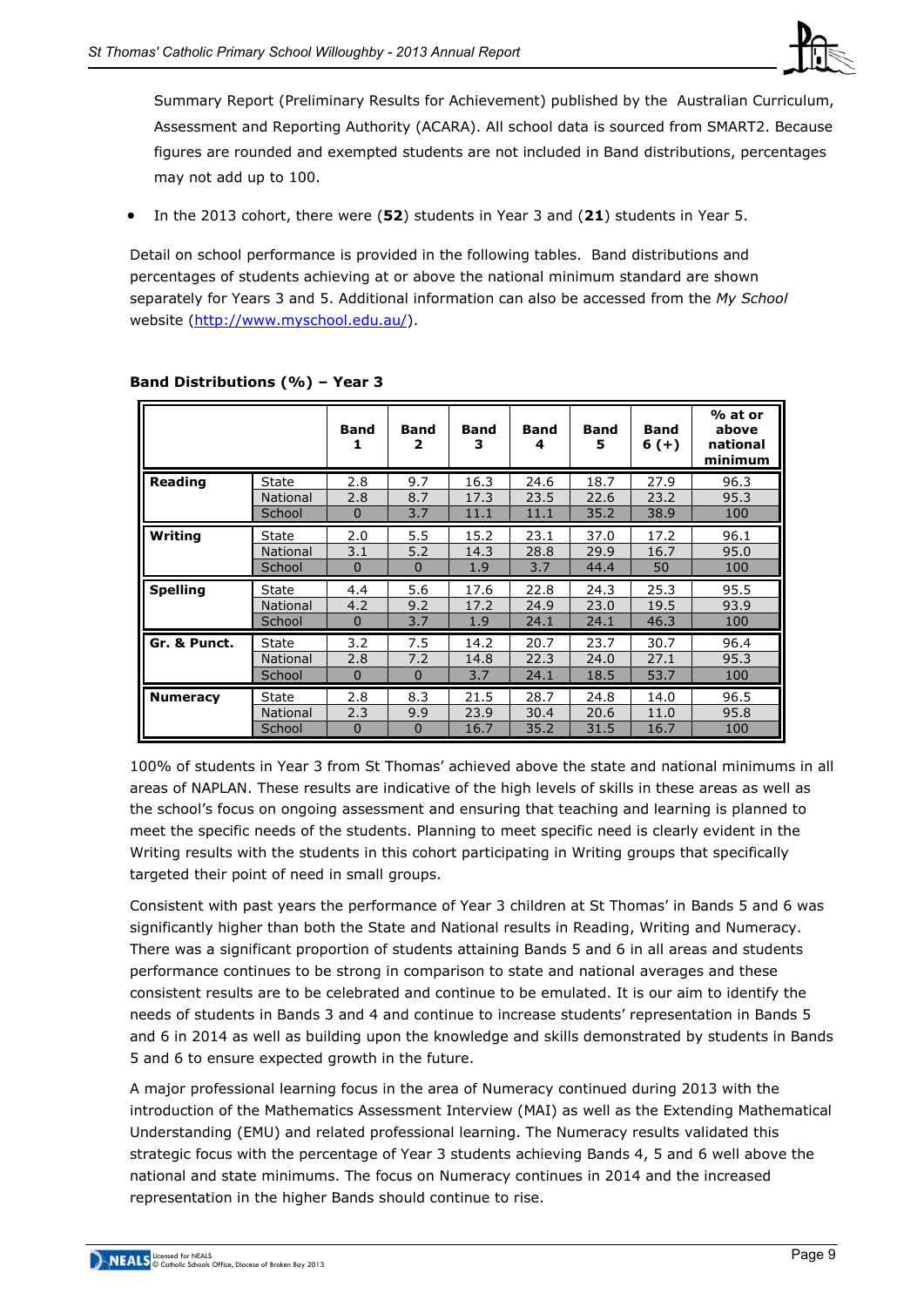

|                 |                 | Band<br>$3(-)$ | <b>Band</b><br>4 | <b>Band</b><br>5 | <b>Band</b><br>6 | <b>Band</b><br>7 | <b>Band</b><br>$8(+)$ | % at or<br>above<br>national<br>minimum |
|-----------------|-----------------|----------------|------------------|------------------|------------------|------------------|-----------------------|-----------------------------------------|
| Reading         | <b>State</b>    | 1.8            | 9.4              | 22.6             | 28.9             | 22.1             | 15.3                  | 97.0                                    |
|                 | National        | 1.9            | 9.9              | 23.4             | 30.0             | 21.9             | 10.9                  | 96.2                                    |
|                 | School          | $\mathbf 0$    | $\mathbf 0$      | 4.8              | 14.3             | 61.9             | 19                    | 100                                     |
| Writing         | State           | 6.3            | 8.8              | 32.3             | 29.7             | 15.2             | 7.8                   | 93.1                                    |
|                 | National        | 6.4            | 11.8             | 28.1             | 31.8             | 15.0             | 5.1                   | 91.7                                    |
|                 | School          | $\mathbf 0$    | 9.5              | 23.8             | 23.8             | 33.3             | 9.5                   | 100                                     |
| <b>Spelling</b> | State           | 5.5            | 8.1              | 21.1             | 27.3             | 24.7             | 13.2                  | 94.4                                    |
|                 | National        | 5.0            | 11.7             | 23.1             | 27.9             | 19.5             | 10.9                  | 93.1                                    |
|                 |                 |                |                  |                  |                  |                  |                       |                                         |
|                 | School          | $\mathbf 0$    | 4.8              | 9.5              | 47.6             | 19               | 19                    | 100                                     |
| Gr. & Punct.    | State           | 4.6            | 9.3              | 21.8             | 22.3             | 23.1             | 19.0                  | 95.8                                    |
|                 | <b>National</b> | 3.3            | 10.5             | 22.7             | 28.3             | 21.2             | 12.0                  | 94.8                                    |
|                 | School          | 4.8            | $\mathbf 0$      | 4.8              | 14.3             | 23.8             | 52.4                  | 95                                      |
| <b>Numeracy</b> | State           | 5.1            | 15.1             | 25.7             | 26.4             | 13.0             | 14.8                  | 94.0                                    |
|                 | <b>National</b> | 4.7            | 15.4             | 26.4             | 26.7             | 15.7             | 9.3                   | 93.4                                    |

#### **Band Distributions (%) – Year 5**

100% of students in Year 5 from St Thomas' achieved above the state and national minimums in the areas of Reading, Writing, Spelling and Numeracy. In the areas of Grammar and Punctuation 95% were above state and national minimums. These results are indicative of the high levels of skills in these areas as well as the school's focus on ongoing assessment and ensuring that teaching and learning is planned to meet each student's point of need.

Even though there is a very small representation of students in Bands 3 or 4, this representation is well below the state and national minimums with the greater proportion of students in Bands 5 to 8. These students will continue to be monitored and supported in their learning.

Whilst these results are pleasing and place the school in a strong position when compared to like schools, as a school community we are committed to the ongoing analysis of NAPLAN results as well as other relevant data to build upon successful strategies, as well as inform areas of specific need for individual students.

The data gathered in the Mathematics Assessment Interview (MAI), implemented at St Thomas' in 2013 from Kindergarten to Year 6, will inform teachers of each child's conceptual understanding of Mathematical concepts as well as providing a clear focus for the students' next step in developing their understanding of the concepts taught.

Trends in student growth and strategies to facilitate this growth are a focus for data gathering for school improvement.

#### **5.3 Extra Curricula Activities**

Teaching and learning at St Thomas' is supported by a number of outside the classroom events. These include debating, public speaking, Junior and Senior Band, Junior and Senior Choir, sporting events, and a variety of school based lunchtime clubs.

## **5.4 Professional Learning**

Teachers at St Thomas' are committed to preparing students for the 21st century. With this focus whole school professional learning has included assessment of number skills in Numeracy, planning learning for differentiated needs in Numeracy, and teaching for improved inferential skills in Comprehension and Spelling.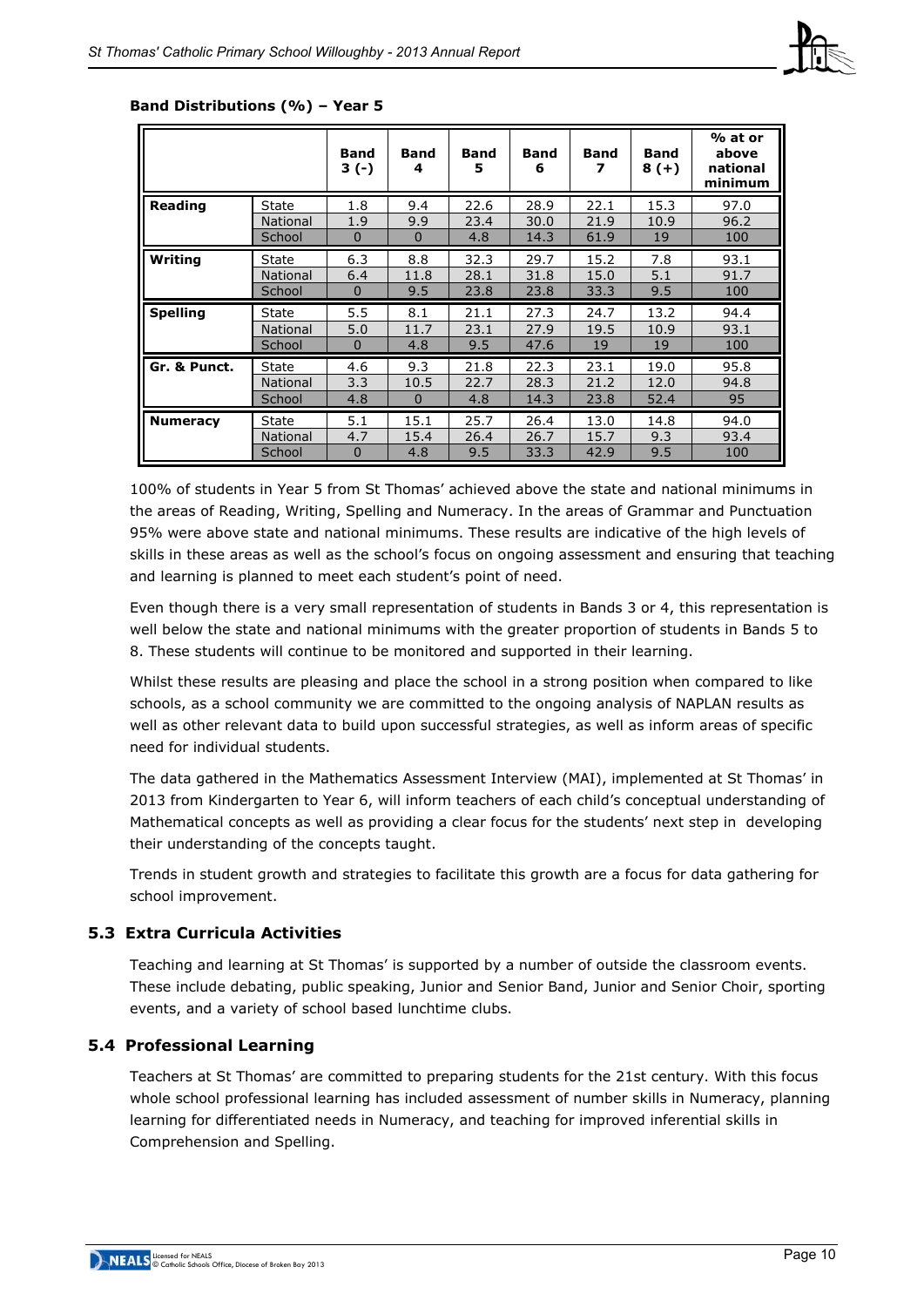

Implementing Information Technology across the key learning areas has been a professional learning and mentoring focus this year, with iPads introduced along with an extensive program of teacher learning.



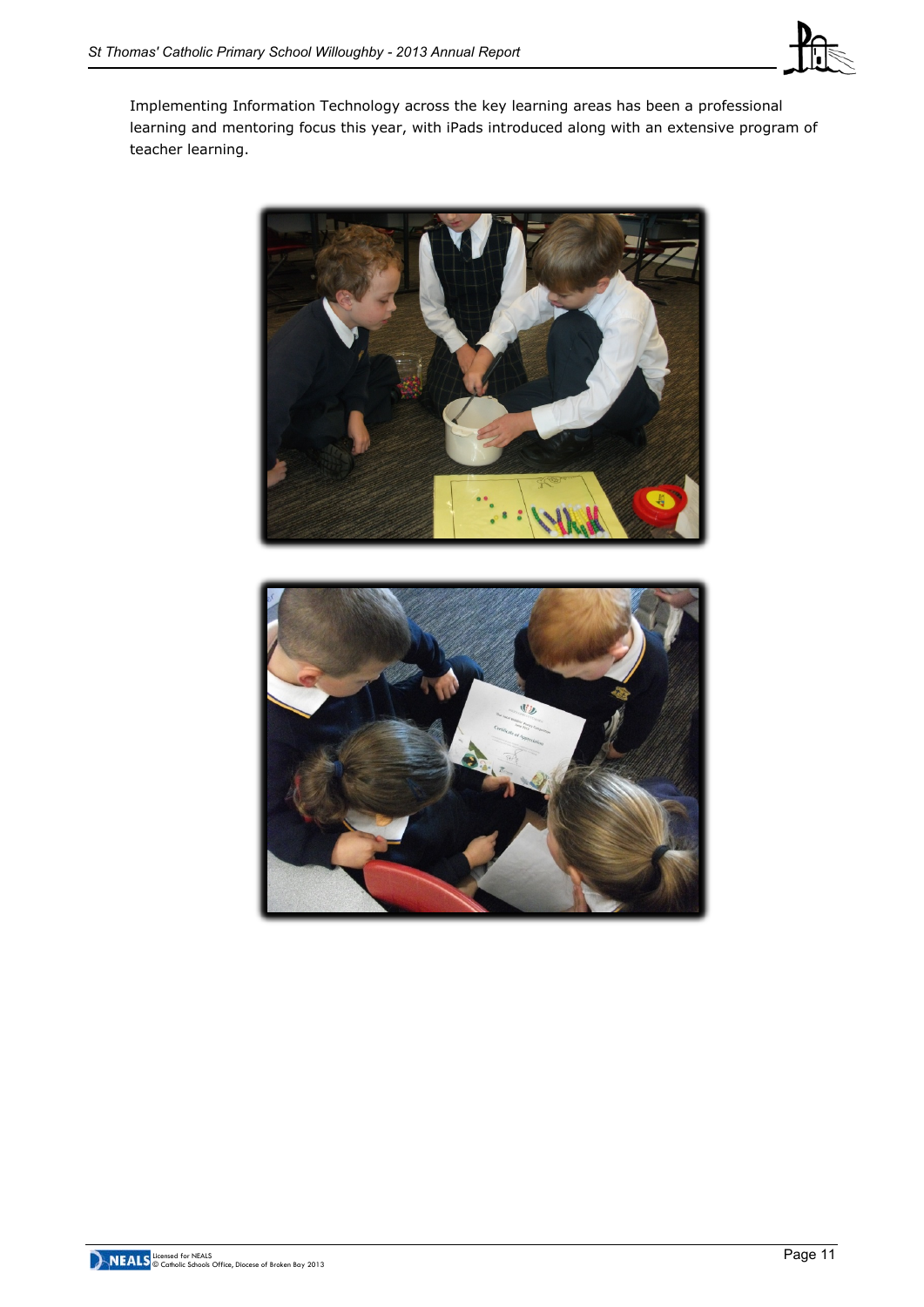

## **6. Strategic Initiatives**

#### **6.1 2013 Priorities and Achievements**

The school Priorities for 2013 are to:

Improve the students understanding of the Charism of our founding Order to build student leadership;

*St Thomas now has an updated Mission Statement and increased staff knowledge of the Josephite charism flowing from the school community wide process.*

Improve student wellbeing through embedding, as cultural practice, class meetings to discuss matters and act upon issues of student well-being through the lens of 'KidsMatter';

*The Student Representative Council was formally commenced in Term 4 using the new Mission Statement for each to reflect upon in order to distil issues to bring to the wider SRC meetings.*

*Pastoral Care is an agenda item at every weekly staff briefing increasing the shared knowledge of student need and family needs.*

*Positive Behaviour for Learning processes have been refined including parents in the communication from the beginning.*

administer the Mathematical Assessment Interview and analyse class data in order to improve the performance of all children as measured on the MAI;

*Whole school MAI data collected, analysed and used to inform teaching. Two intervention groups were commenced in Term 2 running five days per week for those identified as the most vulnerable.*

improve Spelling results in NAPLAN by an average of 10 points, as well as improve results in Reading Comprehension in NAPLAN by an average of 10 points.

#### **6.2 2014 Priorities and Challenges**

The school priorities for 2014 are to:

- implement and embed KidsMatter to empower children to articulate their needs in the area of well-being;
- improve PBL through whole school understanding and alignment so that behaviour expectations are clear and consistent;
- develop Scope and Sequences for the new English and Mathematics Syllabi;
- improve the school average in the areas of Spelling and Reading / Comprehension;
- continue differentiated writing groups with the focus on point of need small group instruction;
- improve student understanding of church protocols;
- achieve a functioning SRC that identifies their mission with the school Mission and Vision statement; and
- establish four EMU intervention groups across Years 1 and Year 2.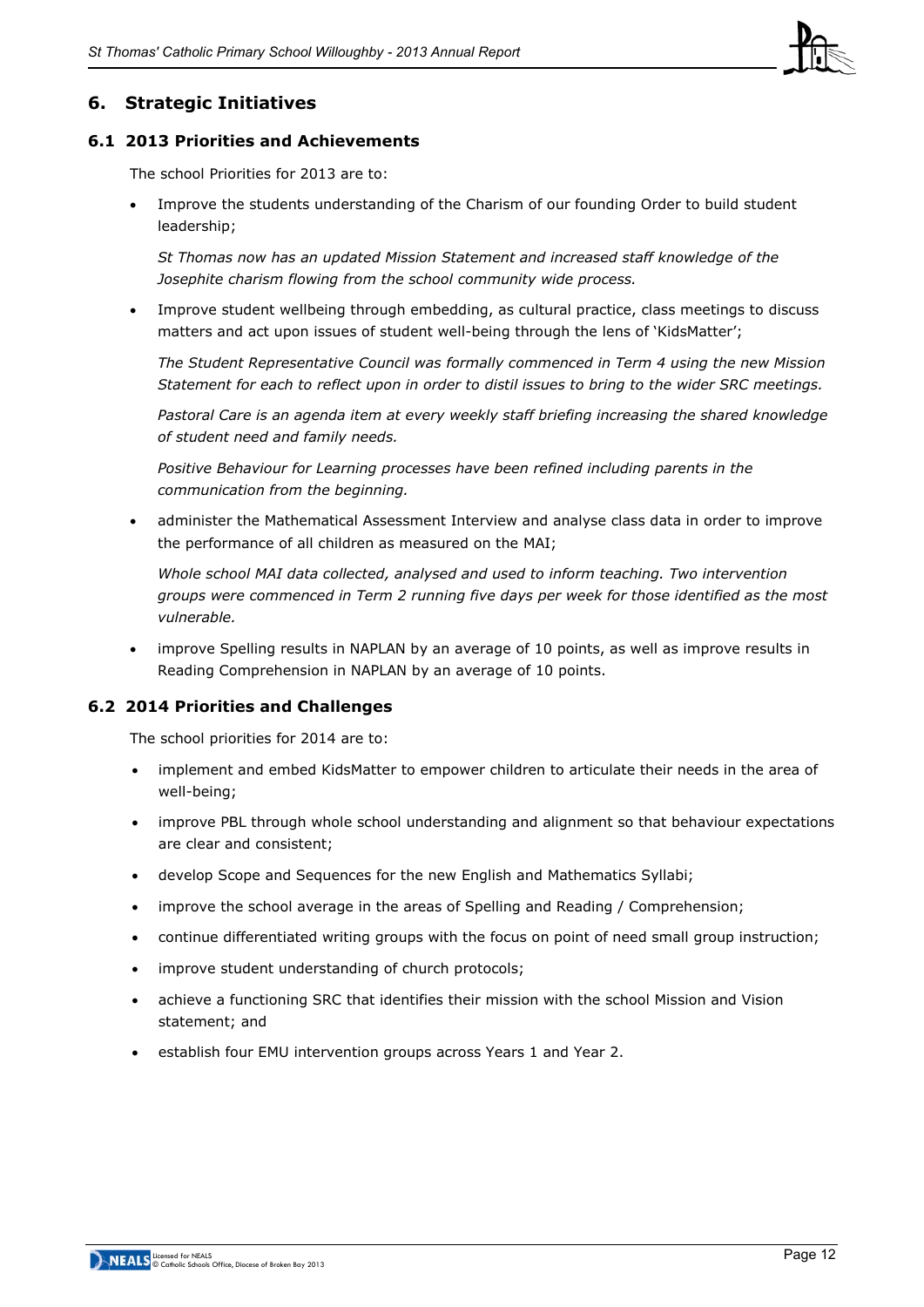

## **7. Parent Participation**

## **7.1 Introduction**

Parents are the first educators of their children and this special role is acknowledged by the school as we build on the work of parents. There is a long tradition of parent involvement in the school community at St Thomas' and this is supported by frequent communication between staff and parents, both formally and informally.

Throughout 2013 parents gave generously of their time to support school initiatives, run functions, and to assist teachers.

The P&F worked tirelessly to support the Principal and the staff, organising a number of functions to encourage community building, including the annual Art and Craft Show.

Parent Literacy helpers were trained through participation in a three week course in Term 1. Input was provided at a Term 2 Parents and Friends meeting on the Extending Mathematical Understanding Program at St Thomas'. This included take home advice for parents.

## **7.2 Parent Satisfaction**

The parents in Years 5 and 6 were surveyed in Term 3 across the following areas:

| Overall<br>Satisfaction | Catholic<br>Practices,<br>Philosophy &<br>Faith | Teaching &<br>Learning | Student Pastoral<br>Care | Affinity      |
|-------------------------|-------------------------------------------------|------------------------|--------------------------|---------------|
| Achieving School        | Facilities &                                    | Community              | Leadership               | Communication |
| Mission                 | Resources                                       | Engagement             | Direction                |               |

The parents scored the school as being 'very high' in the areas of Overall Satisfaction, Catholic Practices, Philosophy and Faith, Teaching and Learning and Community Engagement and high in the remaining six areas.